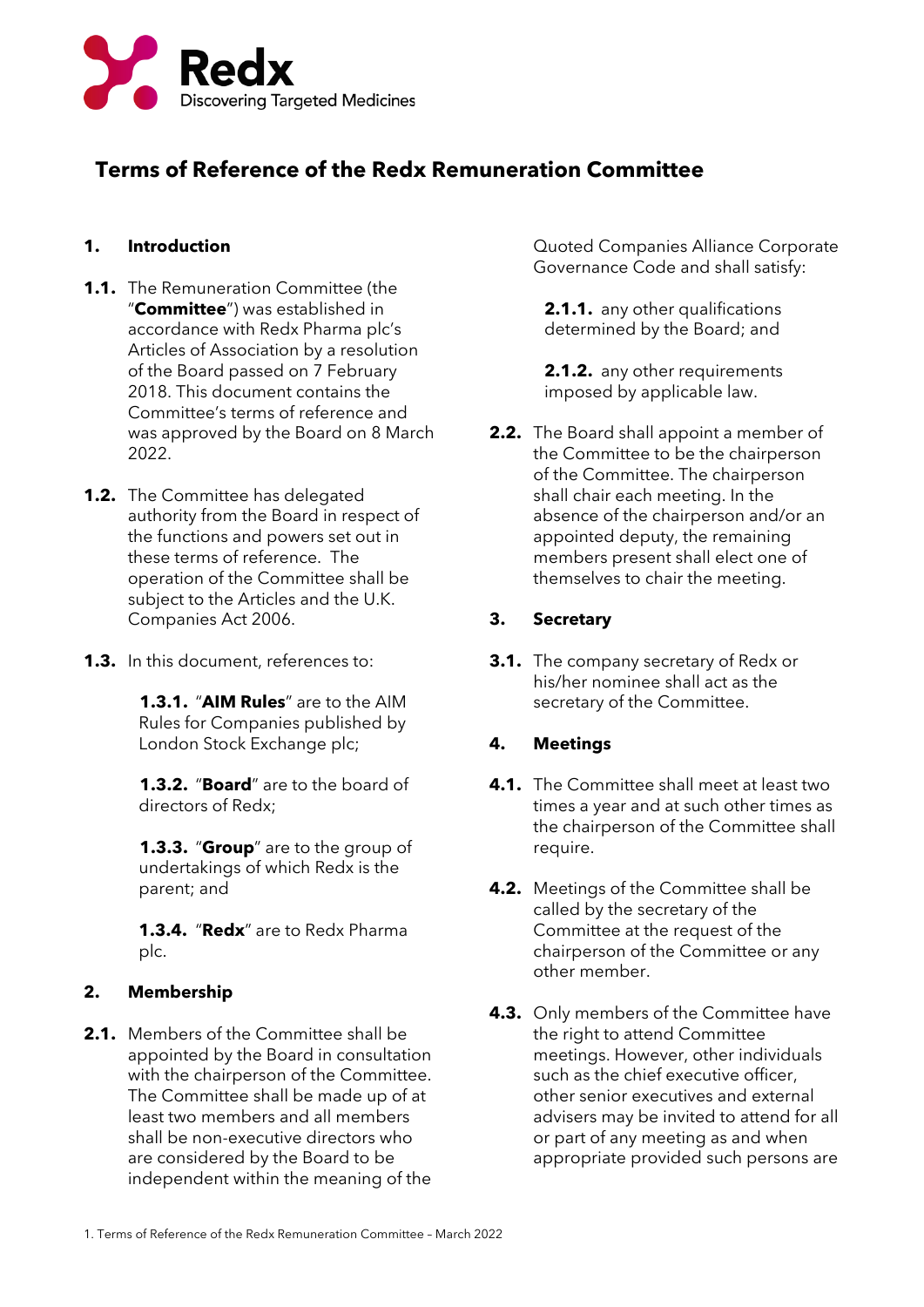

not involved in discussions related to their own remuneration.

- **4.4.** Unless otherwise agreed, notice of each meeting confirming the venue, time and date, together with an agenda of items to be discussed, shall be provided to each member of the Committee and any other person invited to attend in good time before the date of the meeting. Supporting papers shall be sent to Committee members and other attendees as appropriate in advance of each meeting.
- **4.5.** The quorum necessary for the transaction of business shall be two members. A duly convened meeting of the Committee at which a quorum is present shall be competent to exercise all or any of the authorities, powers and discretions vested in or exercisable by the Committee.
- **4.6.** A resolution in writing signed by all members of the Committee will be as effective as a resolution passed at a Committee meeting. Any written resolution will be tabled and noted at the next meeting of the Committee.

#### **5. Minutes of Meetings**

- **5.1.** The secretary of the Committee shall minute the proceedings and resolutions of all Committee meetings, including the names of those present and in attendance.
- **5.2.** Minutes of Committee meetings shall be circulated promptly to all members of the Committee.

#### **6. Annual General Meeting**

**6.1.** The chairperson of the Committee shall attend Redx's Annual General Meeting prepared to respond to any shareholder questions on the Committee's activities.

#### **7. Remuneration Policy**

- **7.1.** The Committee shall determine. approve and review from time to time, to ensure the ongoing appropriateness and relevance of, Redx's remuneration policy for directors and other senior executives. The Committee shall ensure that the policy is well structured, as simple as is practicable, understandable, cost efficient and with a sufficient long-term focus. Redx's policy on the remuneration of directors shall be consistent with relevant legislation.
- **7.2.** In determining, approving and reviewing Redx's remuneration policy for directors and other senior executives, the Committee shall take into account all factors which it deems necessary in order to achieve a competitive and fair remuneration structure which operates to protect and promote the interests of shareholders and to the benefit of the financial and commercial health of Redx and the Group as a whole. The policy shall be designed to:

**7.2.1.** support the strategy and promote the long-term sustainable success of Redx;

**7.2.2.** drive behaviours that are consistent with Redx's purpose and values;

**7.2.3.** ensure that performance related aspects are transparent, stretching and rigorously applied and motivate the level of business performance necessary to create sustained growth in shareholder value;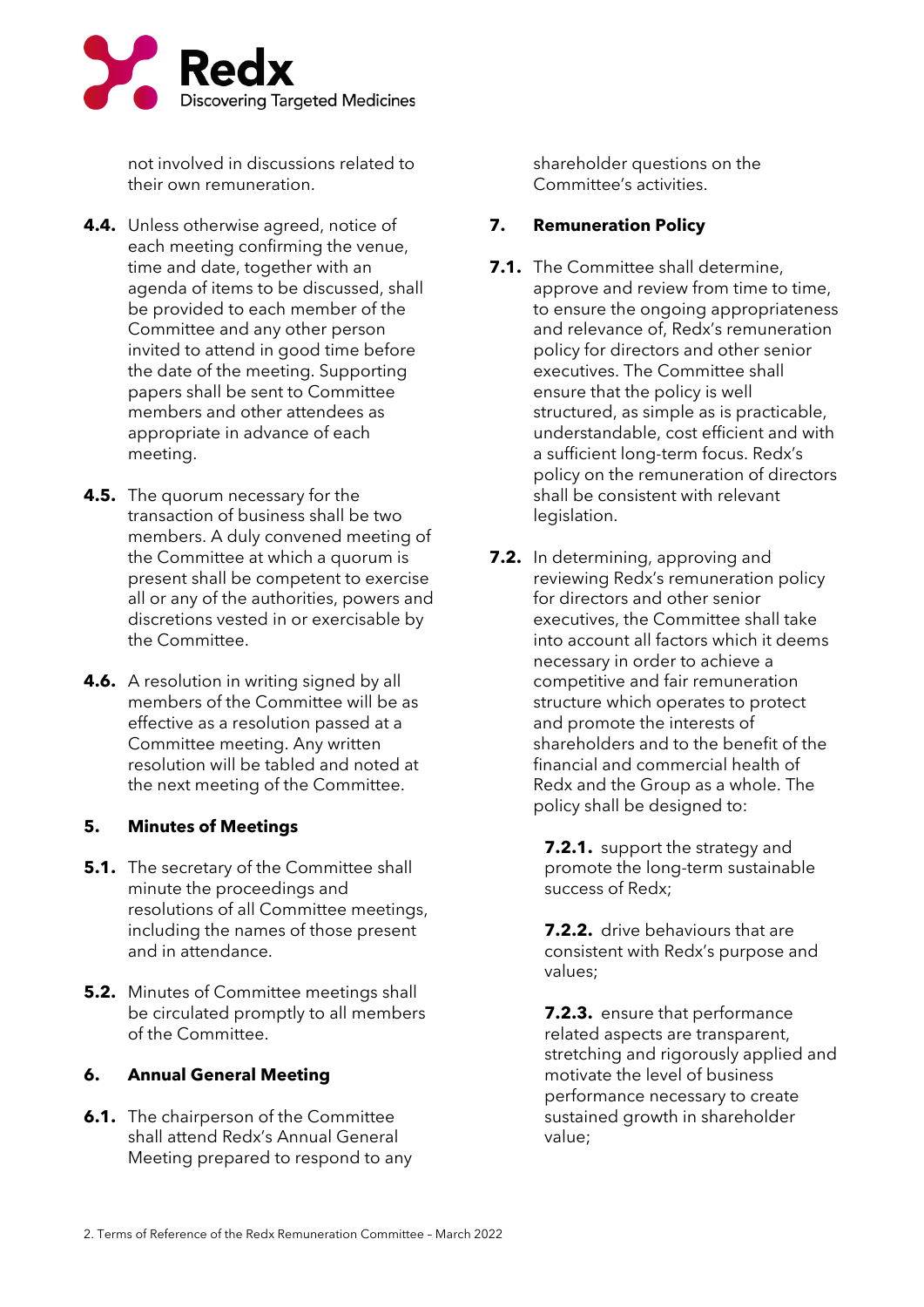

**7.2.4.** incorporate relevant and stretching performance conditions, including non-financial measures where appropriate, which are clearly linked to the successful delivery of Redx's long-term strategy;

**7.2.5.** limit the extent of payments made on termination and avoid situations where payments are not justified by individual and corporate performance; and

**7.2.6.** provide an appropriate balance between fixed and performance-related, immediate and deferred remuneration and include provisions that allow the exercise of discretion to override formulaic outcomes and the recovery of sums paid or the withholding of payment of sums where necessary.

### **8. Other Duties**

The Committee shall have a transparent procedure for determining the remuneration of executive directors and other senior executives. For Redx's executive directors and other senior executives, the Committee shall:

**8.1.1.** approve individual salary decisions and the consequential cost impact, having regard to the finances, investment and capital needs of Redx and dividends to shareholders;

**8.1.2.** approve eligibility, structure, performance metrics, payouts and costs under any annual incentive schemes;

**8.1.3.** approve eligibility, structure, award/grant levels, performance metrics, costs and final vesting levels under any long-term incentive schemes;

**8.1.4.** approve individual contractual terms and conditions, including pension provisions, so as to ensure that they are fair to the individual and Redx; and

**8.1.5.** approve individual severance payments, to ensure they are fair to the individual and Redx, justified by individual and corporate performance, and paid in accordance with legal and regulatory requirements.

**8.2.** The Committee shall also:

**8.2.1.** determine, approve and review from time to time to ensure the ongoing appropriateness of Redx's pension policy;

**8.2.2.** determine, approve and review from time to time to ensure the ongoing appropriateness of, and approve proposals for grants under, any long-term incentive schemes;

**8.2.3.** in determining, approving and reviewing Redx's remuneration policy, packages and arrangements, give full consideration to any relevant legal requirements, the provisions and recommendations of the Quoted Companies Alliance Corporate Governance Code and the views of shareholders and other key stakeholders. In addition, where appropriate, the Committee shall take account of any other relevant considerations, for example impact on the reputation of Redx and, in determining, approving and reviewing Redx's remuneration policy, packages and arrangements for executive directors and other senior executives, the remuneration policy for the Group's wider workforce. The Committee shall monitor engagement with the Group's workforce to explain how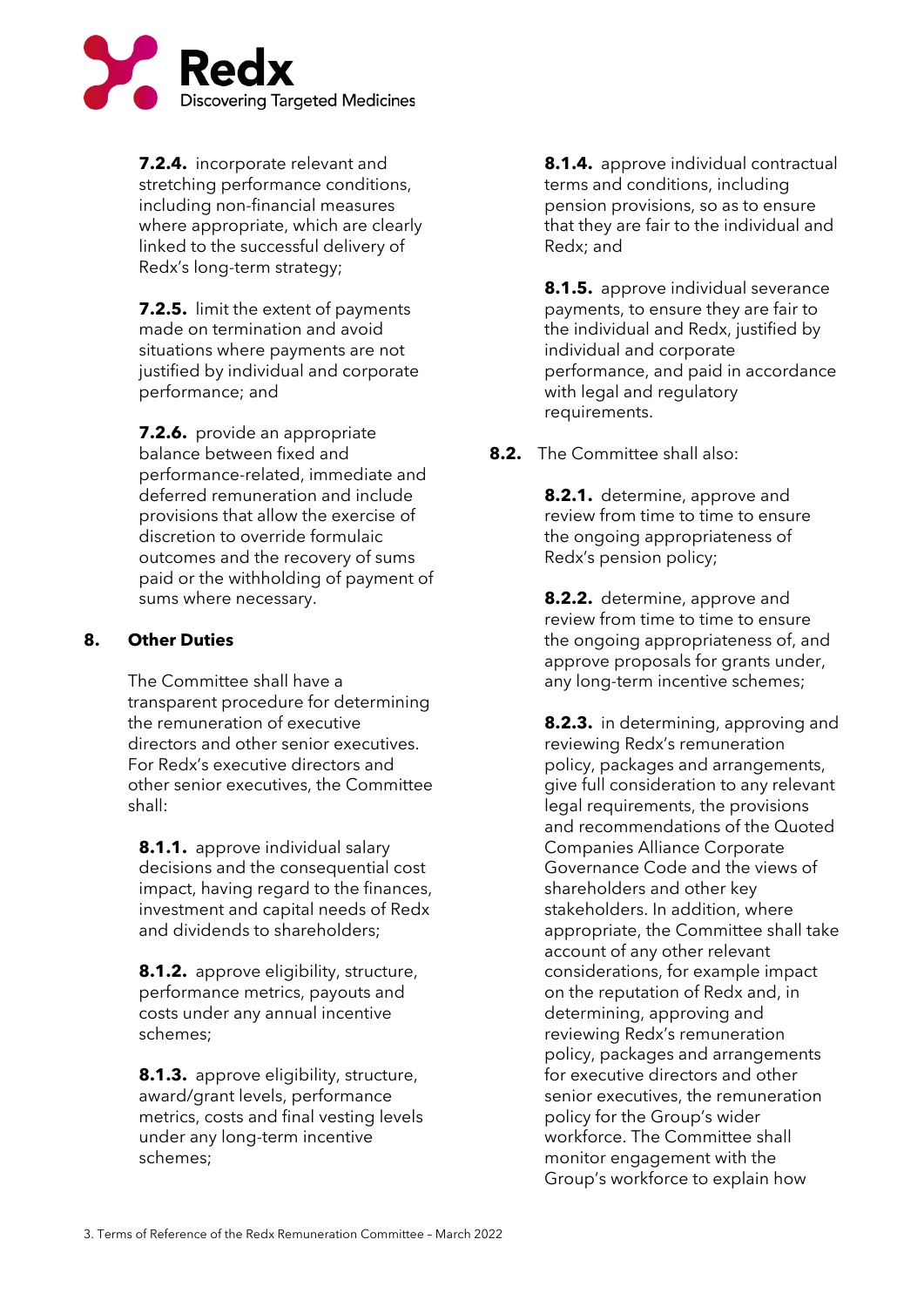

decisions on executive remuneration reflect the wider Redx policy;

**8.2.4.** review and note annually remuneration trends and any major changes in employee benefits structures externally;

**8.2.5.** be responsible for establishing the selection criteria, selecting, appointing and setting the terms of reference for any remuneration consultants who advise the Committee. Where remuneration consultants are appointed, a statement shall be made available as to whether they have any other connection with Redx and the provision of remuneration advisory services shall be put out to tender regularly. The Committee shall have full authority to commission any reports or surveys which it deems necessary to help it fulfil its obligations;

**8.2.6.** provide support, input and guidance to Redx's executive directors and senior executives on engagement with employees, diversity and inclusion and Redx's approach to nurturing talent and providing development opportunities; and

**8.2.7.** work and liaise as necessary with other Board committees and consider other matters as may be referred to the Committee by the Board from time to time.

**8.3.** The Committee shall exercise independent judgement when authorising remuneration outcomes, when evaluating the advice of external advisers and when receiving views from Redx's executive directors and other senior executives.

**8.4.** The remuneration of non-executive directors shall be determined in accordance with the Articles and within the terms of Redx's policy on the remuneration of directors and shall be a matter for the chairperson of the Board and the executive directors of the Board. The remuneration of the chairperson of the Board will be a matter for the members of the Committee. No director shall be involved in any decisions as to his or her own remuneration.

## **9. Reporting Responsibilities**

- **9.1.** The chairperson of the Committee shall report to the Board on its proceedings after each meeting on all matters within its duties and responsibilities.
- **9.2.** The Committee shall make whatever recommendations to the Board it deems appropriate on any area within its remit where action or improvement is needed.
- **9.3.** The Committee shall ensure that all requirements regarding the disclosure of remuneration, including pensions, are satisfied, including the provisions and recommendations of the Quoted Companies Alliance Corporate Governance Code.
- **9.4.** The Committee shall prepare the directors' remuneration report which shall form part of Redx's Annual Report and accounts and contain such information as is required to comply with the AIM Rules and recommendations of the Quoted Companies Alliance Corporate Governance Code.